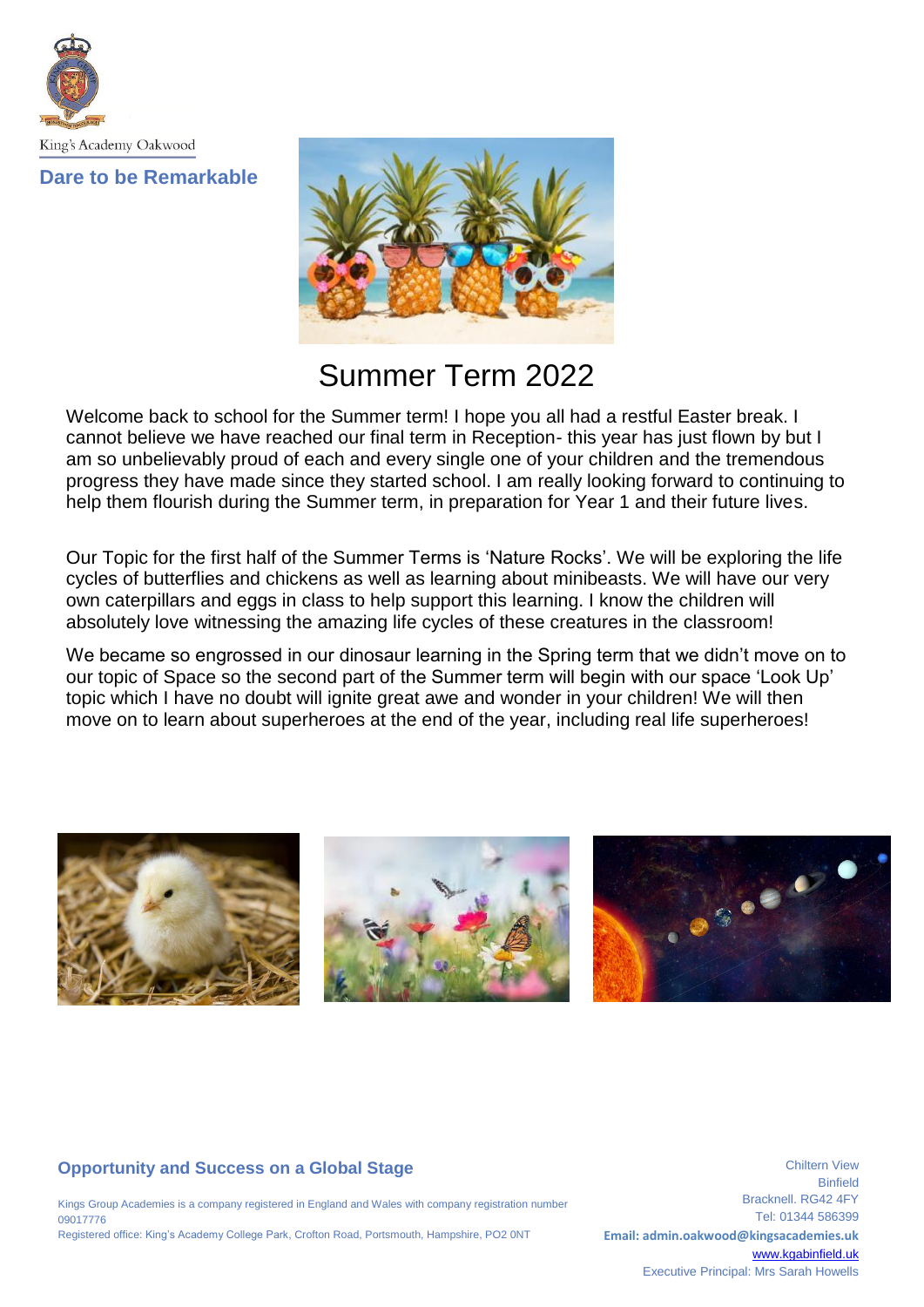As mentioned in the Autumn and Spring Term, the Early Years Foundation Stage Curriculum is split into seven areas and some of the learning opportunities for this term are detailed below. The first three areas (PSED, Communication and Language and Physical Development) are called the Prime areas. These areas are particularly important for igniting children's curiosity and enthusiasm for learning, forming relationships and thriving and are hence interwoven throughout all we do in Reception. The children will continue to be given a plethora of opportunities which enable them to play and explore, help develop their resilience and perseverance and develop their creativity and critical thinking.

#### **Personal, Social, Emotional Development**

During this final term of Reception, we will continue to nurture your children and continue to help them to value themselves as the amazing and unique individuals they are. We will provide them with a variety of learning opportunities that develop their independence, focus and confidence. Indoor and outdoor provision will continue to allow children to work collaboratively with friends and we will support them with building respectful relationships. We will continue to support your child with managing their emotions as well as showing understanding towards the feelings of others and managing any conflicts independently. Towards the end of the term, the children will spend time in their new class in preparation for their transition to Year 1.



## **Communication and Language**

Over this term, we will be building on the excellent communication and language skills that the children have learnt so far during their Reception year. There will continue to be plenty of opportunities for the children to speak and to listen, in whole class groups, small groups and one to one. We will be encouraging the children to speak in fully formed sentences, including the correct use of past, present and future tenses and conjunctions (joining words). We will continue to have a weekly 'Word of the Week' to help increase the children's ever-growing vocabulary and we will continue to let you know the Words of the Week in our fortnightly newsletter so that you can encourage your child to use these words at home. I know lots of you have great fun with these words at home and the children use them so fabulously in a variety of contexts!



#### **Opportunity and Success on a Global Stage**

Kings Group Academies is a company registered in England and Wales with company registration number 09017776 Registered office: King's Academy College Park, Crofton Road, Portsmouth, Hampshire, PO2 0NT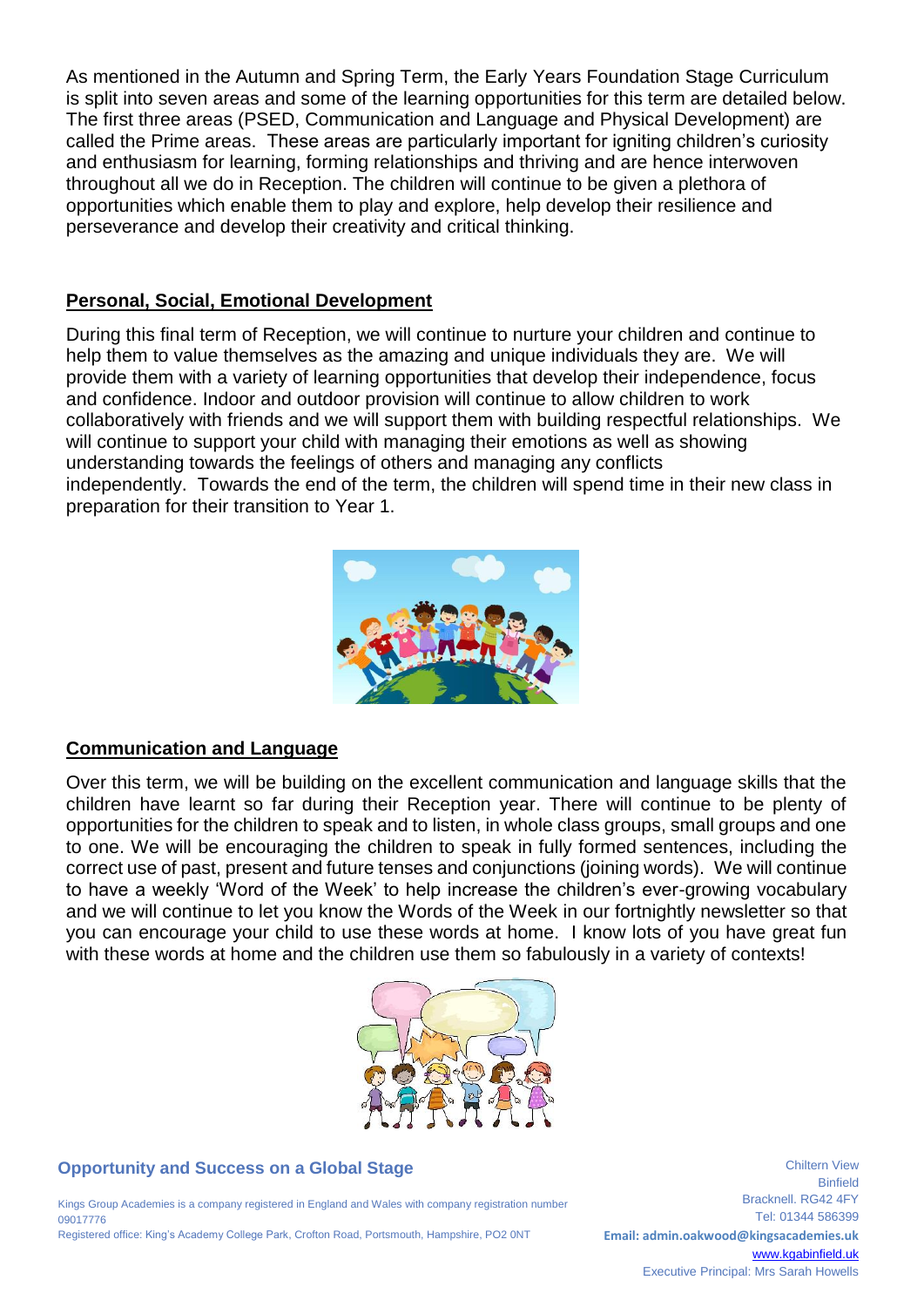#### **Physical Development**

We will continue to encourage the children to be very active throughout the school day, with lots of opportunities for movement and endless opportunities for developing gross and fine motor skills. The children will continue to have two PE lessons a week (Tuesday and Wednesday), one of these being a Gymnastics session, focusing on revising and refining a whole host of physical skills and developing overall body strength, coordination, balance and agility. Our remaining PE lesson will focus on the skills needed for upcoming Sports Day (details to follow later in the term). Children will continue to be given the opportunity to develop their fine motor skills so they can use a range of tools (such as scissors, paint brushes, tweezers and cooking equipment) competently and safely. Children will be given opportunities to demonstrate accuracy and care when drawing using the correct tripod grip.

Willow Class will continue to be encouraged to develop their independence with tasks such as zipping up coats, toileting, undressing/dressing and using cutlery correctly at lunchtime. The children have made brilliant progress in this area throughout the year. Please continue to encourage your child to be as independent as possible with these tasks at home, in preparation for Year 1.



## **Opportunity and Success on a Global Stage**

Kings Group Academies is a company registered in England and Wales with company registration number 09017776 Registered office: King's Academy College Park, Crofton Road, Portsmouth, Hampshire, PO2 0NT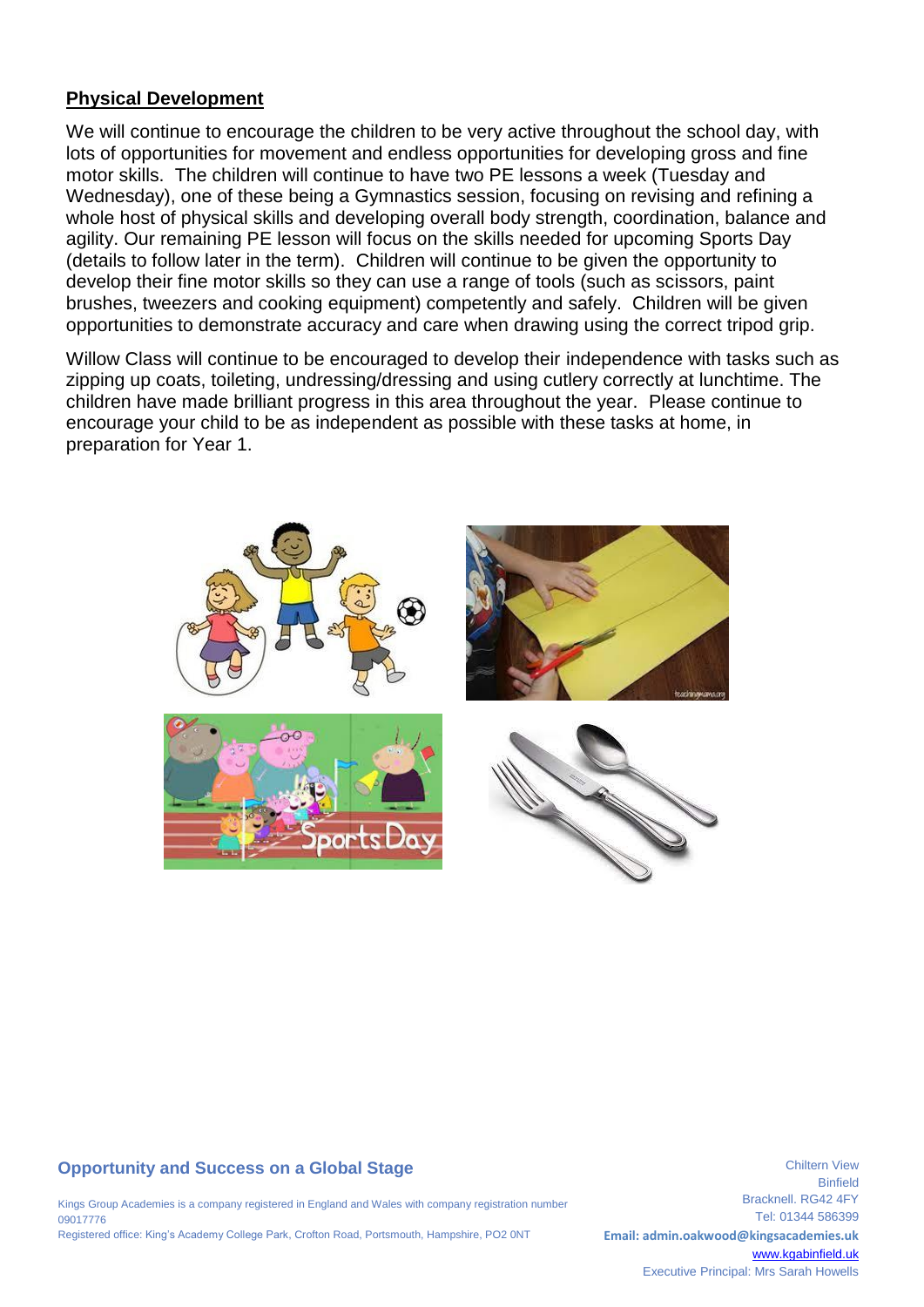# **Literacy**

During this term, we will be reading lots more wonderful fiction and non-fiction books to support our learning in class and will continue to enjoy a plethora of rhymes, poems and songs. Children will demonstrate what has been read to them by retelling stories and narrative using their own words and recently introduced vocabulary. We will continue with our daily RWInc daily phonics sessions, focusing on identifying more digraphs and trigraphs (sounds with 2 or 3 letters in them) and blending these sounds in words. We will be working on children's fluency when reading and supporting them to 'Fred in their head' (sound out a word in their head before saying it aloud). We will be providing children with a range of purposeful and engaging writing opportunities and encourage them to write phrases and sentences that can be read by others, reminding them to use a capital letter, finger spaces and a full stop.

An adult in school will continue to hear your child read once a week. Please ensure their reading book is in school every day and please support your child's reading progress by listening to them read some pages of their school reading book at home as much as possible and recording this reading in the yellow reading record. This really does help their reading progress immensely and as always please do spend time sharing and enjoying a range of stories at home with your child. Modelling reading and instilling a love of books in your child is so important to their development.

Our Class Library time will continue to be on a Friday morning so please ensure your child's Library folder and book is in their book bag on this day. Please do look after our precious library books. If a book is lost we will ask for it to be replaced or paid for.



## **Mathematics**

Maths will continue to be practical, engaging, purposeful and fun and there will be plenty of opportunities for maths throughout the day in Reception. The children will be consolidating their understanding of numbers to 10 but also begin identifying and building numbers to 20. We will learn about odd and even numbers, double facts and begin exploring sharing and grouping. The children will also develop their adding, taking away, spatial reasoning and map skills. Children will demonstrate their understanding of these areas by applying their maths skills to a variety of problems throughout the school day.



## **Opportunity and Success on a Global Stage**

Kings Group Academies is a company registered in England and Wales with company registration number 09017776 Registered office: King's Academy College Park, Crofton Road, Portsmouth, Hampshire, PO2 0NT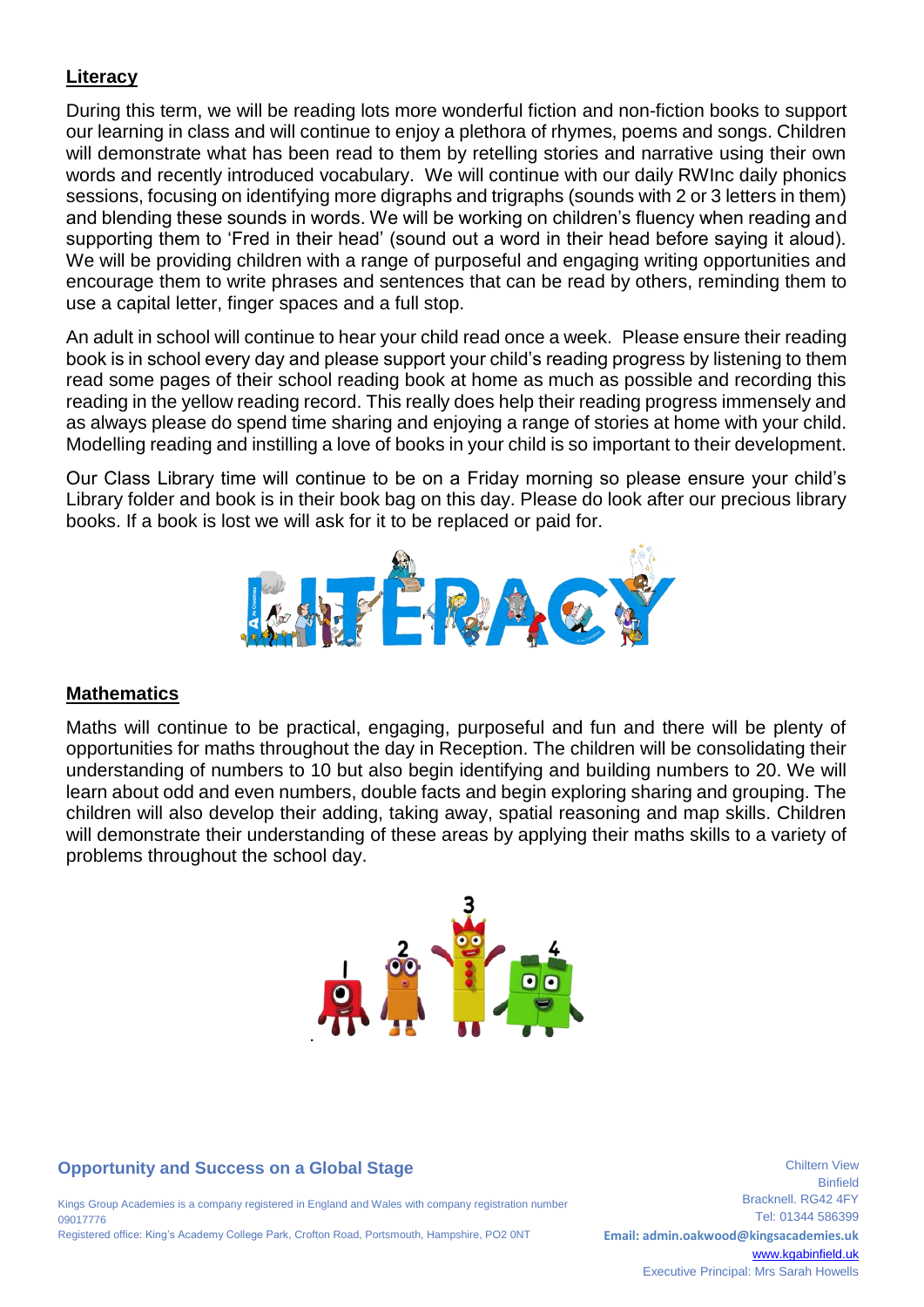# **Understanding the World**

As we move from Spring to Summer we will observe the changing season and how the natural world is changing around us, focusing on describing what we see, hear and feel whilst outside. As previously mentioned, the caterpillars and eggs we have in class will provide children with a wonderful hands-on experience of the magic of nature!

We will continue to discover countries that are special to us and interest us, discussing how they are similar and different to the UK. Through books and discussions, we will talk about people and events from the past, to help deepen children's understanding of the past and present and the children will discuss similarities and differences between different religious and cultural communities in the country and our school community.

During the Summer Term we will spend time learning about lots of special celebrations including Ramadan and Eid, St George's Day, the Queen's Platinum Jubilee and Father's Day.

We are very lucky to have a diverse range of cultures and families in our class. If your family celebrates a special event or festival, please do let me know so that we can learn about it in class. If you would like to come into school and share anything about your culture, religion, job or special interest with Willow Class to help better their understanding of the world we would be very grateful and would welcome you with open arms!



# **Spanish**

Spanish will continue to be taught once a week over the term by Señora Laroche. The Children thoroughly enjoy their Spanish lessons and this term their Spanish learning will be focused around learning the names of shapes and wild animals in Spanish, as well as reviewing previously learnt vocabulary. Olé!



# **Opportunity and Success on a Global Stage**

Kings Group Academies is a company registered in England and Wales with company registration number 09017776 Registered office: King's Academy College Park, Crofton Road, Portsmouth, Hampshire, PO2 0NT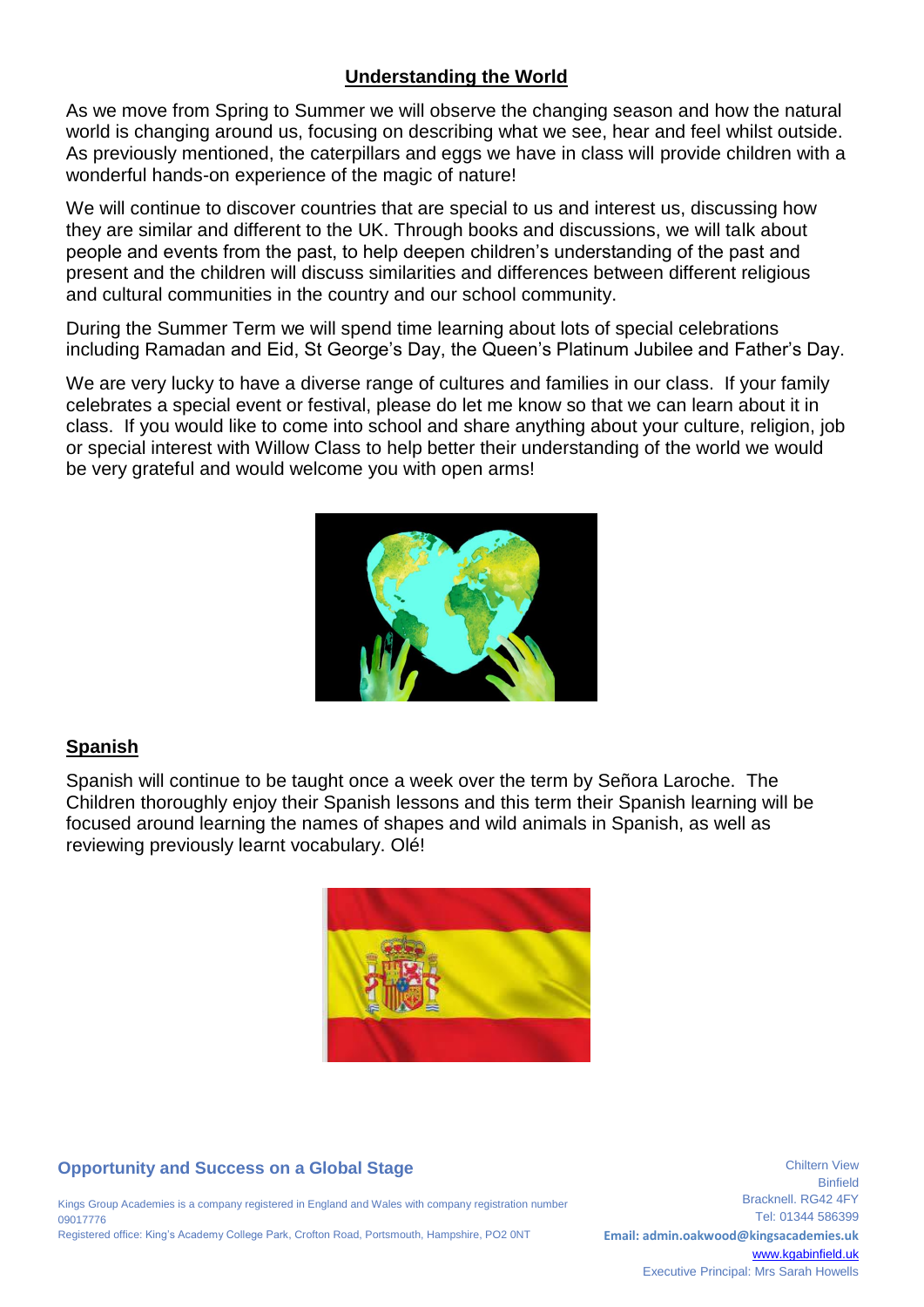## **Expressive Arts and Design**

The children in Willow Class will continue to have access to a range of creative resources which they can use throughout the day. They will safely use and explore a variety of materials, tools and techniques, experimenting with colour, design, texture, form and function. We will encourage the children to share their creations, explaining the process that they have used. Children will make use of props and materials when roleplaying characters throughout the learning environment. We will provide many opportunities to sing and dance. We will listen to a variety of songs and music and the children will use percussion instruments to express themselves. Through our 'Composer of the Fortnight', the children have the opportunity to experience a wide range of music. This term, we have an exciting theatre trip to see 'The Gruffalo' play to look forward to (more details to follow). I have no doubts the children will adore the show and it may well inspire some of our future thespians!





## **Star of the Week**

Every Friday, I will be continuing to choose one child to be the star of the week. This is based on our school's DARE values:

- **D**etermination
- **A**spiration
- **R**espect
- **E**nthusiasm



The children will also be able to collect dojo points for demonstrating these values during the school day – these count individually as well as for their house.

#### **Opportunity and Success on a Global Stage**

Kings Group Academies is a company registered in England and Wales with company registration number 09017776 Registered office: King's Academy College Park, Crofton Road, Portsmouth, Hampshire, PO2 0NT

Binfield Bracknell. RG42 4FY Tel: 01344 586399 **Email: admin.oakwood@kingsacademies.uk** [www.kgabinfield.uk](http://www.kgabinfield.uk/) Executive Principal: Mrs Sarah Howells

Chiltern View